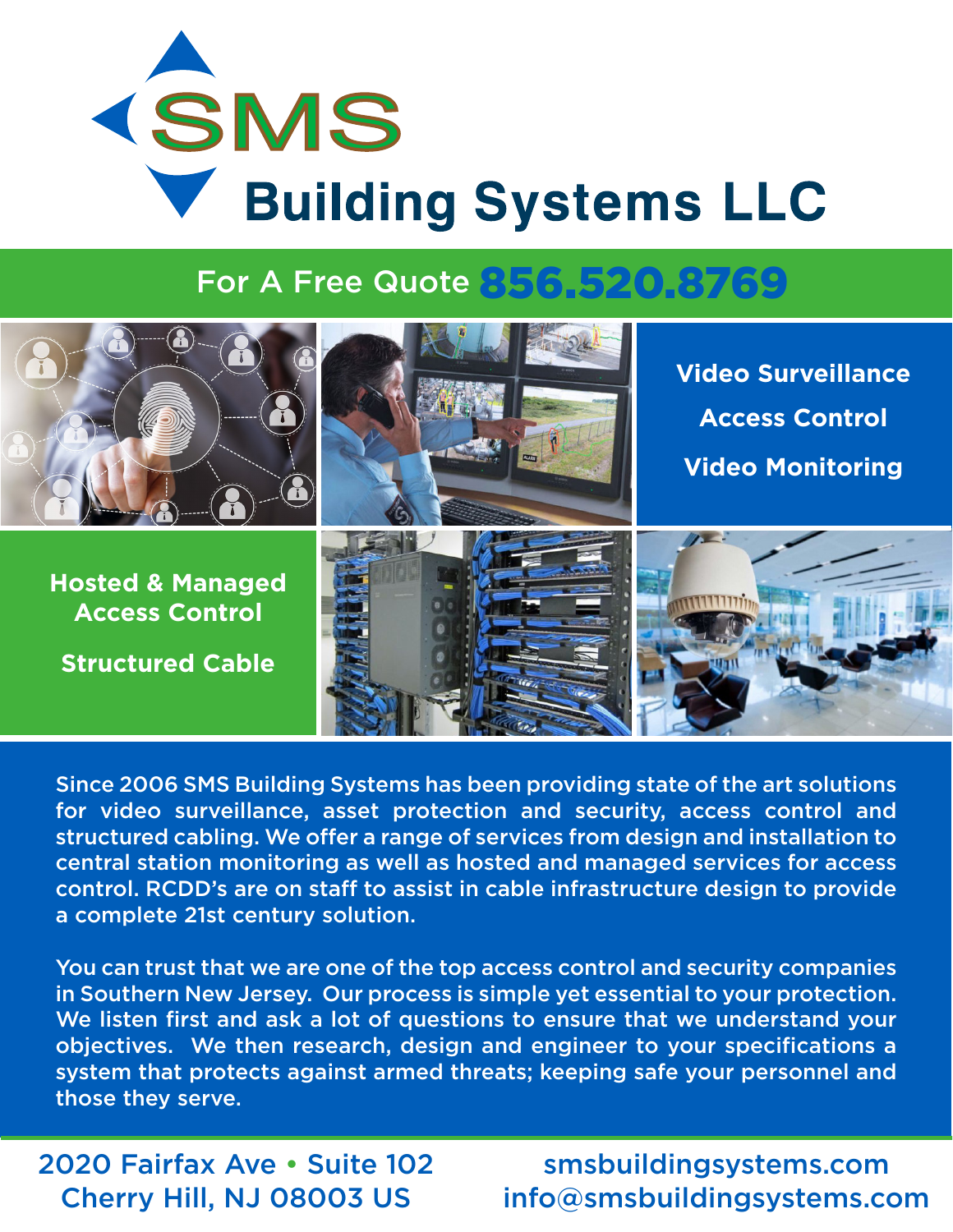

### Access Control

#### **Exceptional access control for your building security needs!**

#### **Cloud Based Access Solutions**

SMS Building Systems specializes in installing cloud based access control security solutions and also cloud based video surveillance systems. We pride ourselves on integrating superior quality access control equipment. Plus, choosing us to implement your cloud based access control system will afford you low ownership costs, which is great! Other benefits in working with us include your getting to manage your cloud based system the way you want with ease. And after the install, we provide you instruction that gives you control from the cloud, from anywhere, and on any device. Due to our years of experience, you can count on us to handle your set-up with ease and without hassle. Call us today to speak with an expert and we will answer your questions and provide a no-obligation quote.

#### **Traditional Access Control Systems**

Know that we also offer traditional access control systems with a dedicated server. One benefit of having a dedicated server is that you would not have the recurring cloud hosting fees that come with a cloud based access control system. While most new access control installs are cloud based due to a variety of features unavailable in traditional access control systems, still some people choose the traditional route since it is kept entirely in-house and comes with a one-time project fee cost. It is for this reason that SMS Building Systems provides both options. Together we will evaluate your specific needs and come up with the access control system that is most appropriate for you.

#### **Trustworthy. Reasonably Priced. Expert Installations**

You Are Going to Love Working With SMS Building Systems! Our people are experts in the field and passionate about what they do. Everyone from our support staff to our project managers and installers, understands that our work is crucial toward building customer loyalty and retention. Our service does not stop with the completion of the access control system installation. Each of our experienced team members take time to understand our clients, and most of all, they pride themselves in producing a project install plan that best fit each clients timeframe and requirements.

#### **Next Step: Schedule a Site Visit**

The next step will be to coordinate the best date and time for one of our SMS Building Systems estimators to visit your commercial property for a free evaluation. During the visit, our evaluation expert will arrive on the property, discuss what you are looking to do. Our estimators will also be happy to arrange a visit with the property owner or manager and work through the information collection process and brainstorming together. Once the evaluation is complete, we will quickly follow up with our estimate made up of a diagram and an itemized list for each necessary component of the job.

**Ultimately no matter what access control solution your business requires, we are able to provide the right solution for you. Call us to get started.**

#### For A Free Quote 856.520.8769

2020 Fairfax Ave • Suite 102 Cherry Hill, NJ 08003 US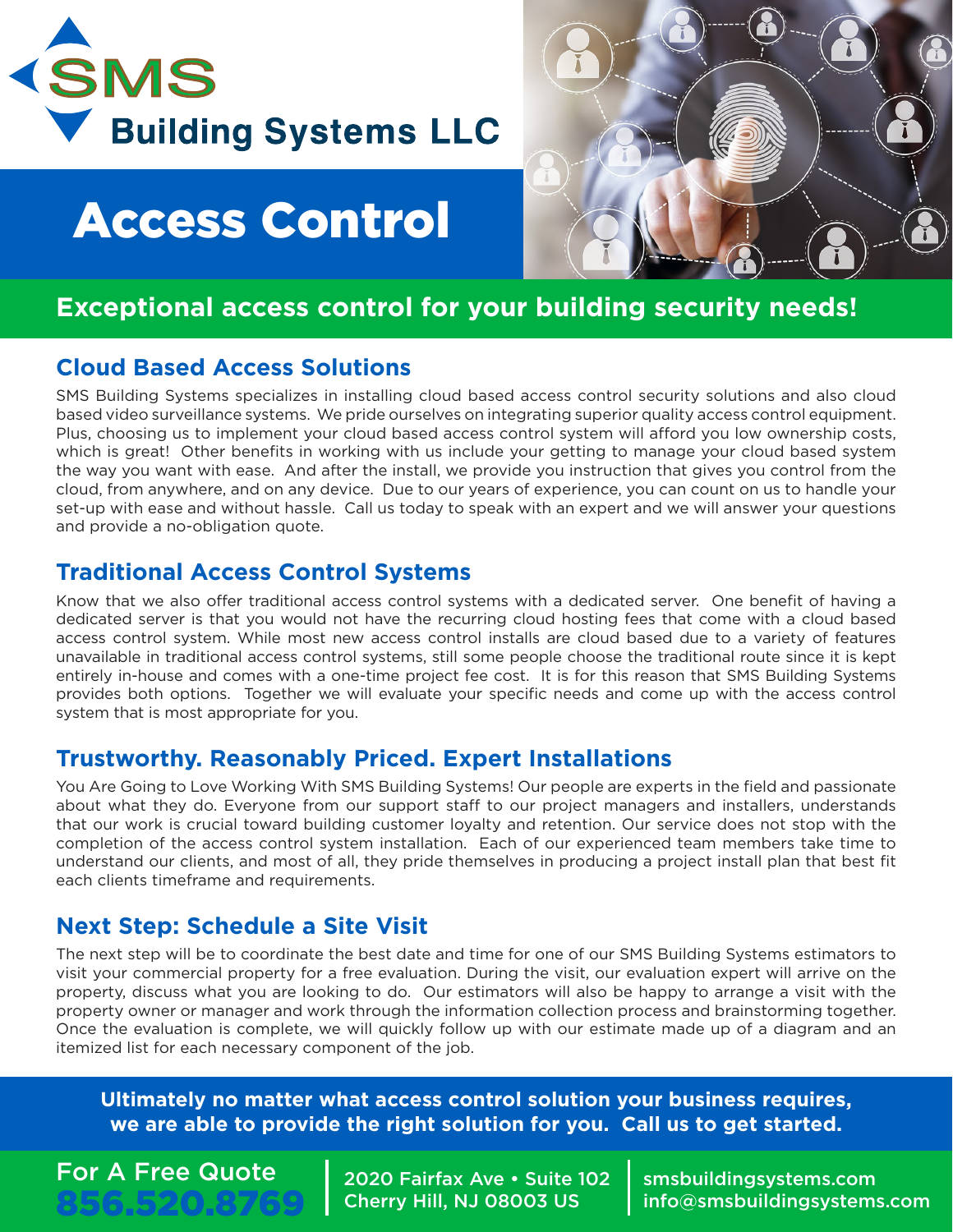

## Video Surveillance



#### **Exceptional video surveillance for your building security needs!**

#### **Cloud Based Video Surveillance Solutions**

SMS Building Systems specializes in installing cloud based video surveillance security solutions and also cloud based access control systems. We pride ourselves on integrating superior quality video surveillance equipment. Plus, choosing us to implement your cloud based video surveillance system will afford you low ownership costs, which is great! Other benefits in working with us include your getting to manage your cloud based system the way you want with ease. And after the install, we provide you instruction that gives you control from the cloud, from anywhere, and on any device. Due to our years of experience, you can count on us to handle your set-up with ease and without hassle. Call us today to speak with an expert and we will answer your questions and provide a no-obligation quote.

#### **Traditional Video Surveillance Systems**

Know that we also offer traditional video surveillance systems with a dedicated server. One benefit of having a dedicated server is that you would not have the recurring cloud hosting fees that come with a cloud based video surveillance system. While most new commercial video surveillance installs are cloud based due to a variety of features unavailable in traditional video surveillance systems, still some people choose the traditional route since it is kept entirely in-house and comes with a one-time project fee cost. It is for this reason that SMS Building Systems provides both options. Together we will evaluate your specific needs and come up with the video surveillance system that is most appropriate for you.

#### **We Are The Commercial Video Surveillance System Installations Market Leader in NJ & PA**

You Are Going to Love Working With SMS Building Systems! Our people are experts in the field and passionate about what they do. Everyone from our support staff to our project managers and installers, understands that our work is crucial toward building customer loyalty and retention. Our service does not stop with the completion of the access control system installation. Each of our experienced team members take time to understand our clients, and most of all, they pride themselves in producing a project install plan that best fit each clients timeframe and requirements.

#### **Next Step: Schedule a Site Visit**

The next step will be to coordinate the best date and time for one of our SMS Building Systems estimators to visit your commercial property for a free evaluation. During the visit, our evaluation expert will arrive on the property, discuss what you are looking to do. Our estimators will also be happy to arrange a visit with the property owner or manager and work through the information collection process and brainstorming together. Once the evaluation is complete, we will quickly follow up with our estimate made up of a diagram and an itemized list for each necessary component of the video surveillance job.

**Ultimately no matter what video surveillance solution your business requires, we are able to provide the right solution for you. Call us to get started.**

#### For A Free Quote 856.520.8769

2020 Fairfax Ave • Suite 102 Cherry Hill, NJ 08003 US